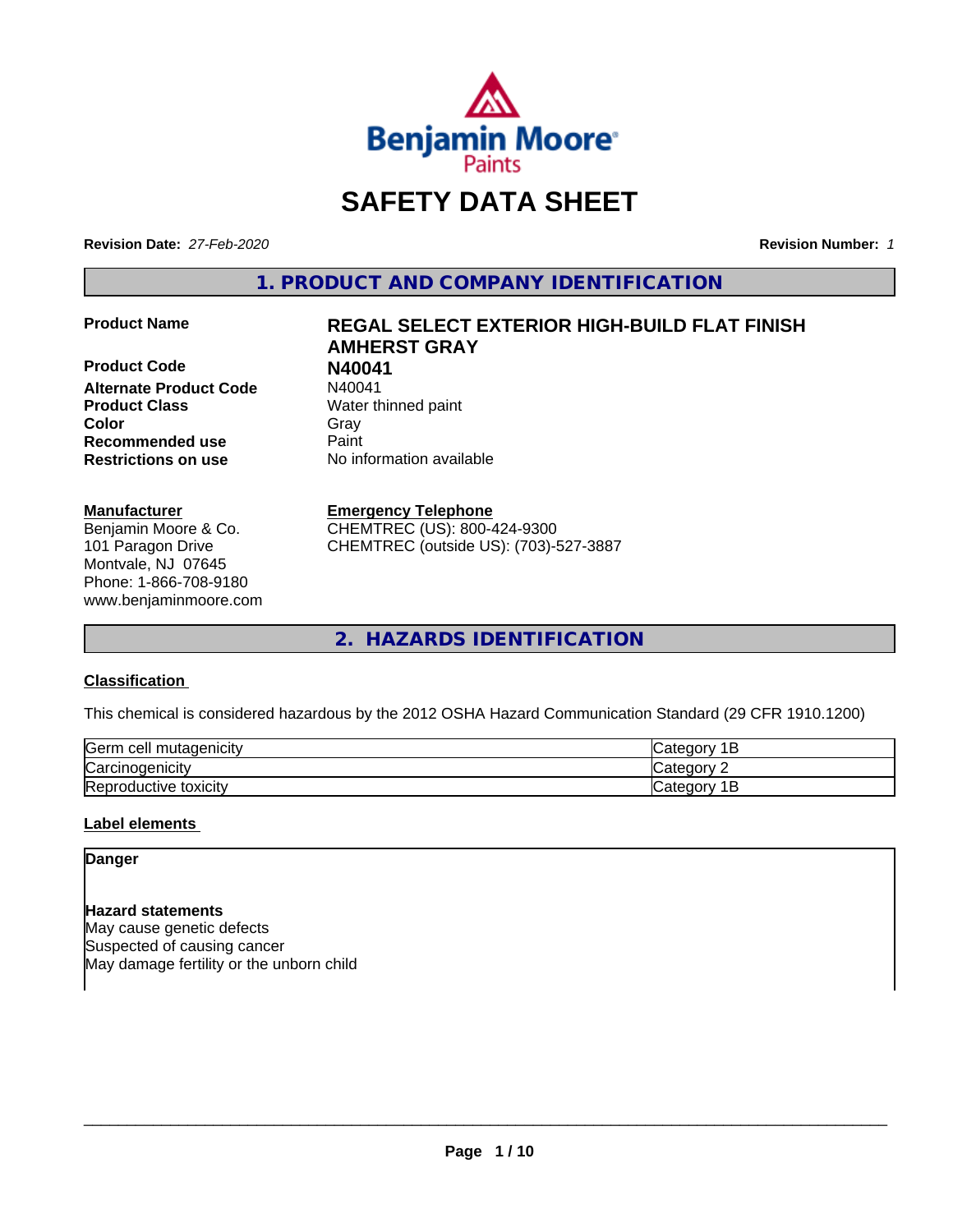

**Appearance** liquid **Odor in the original of the original of the original of the original of the original of the original of the original of the original of the original of the original of the original of the original of t** 

# **Precautionary Statements - Prevention**

Obtain special instructions before use Do not handle until all safety precautions have been read and understood Use personal protective equipment as required

# **Precautionary Statements - Response**

IF exposed or concerned: Get medical advice/attention

# **Precautionary Statements - Storage**

Store locked up

# **Precautionary Statements - Disposal**

Dispose of contents/container to an approved waste disposal plant

#### **Hazards not otherwise classified (HNOC)**

Not applicable

#### **Other information**

No information available

# **3. COMPOSITION INFORMATION ON COMPONENTS**

| <b>Chemical name</b>                         | CAS No.    | Weight-%    |
|----------------------------------------------|------------|-------------|
| Nepheline syenite                            | 37244-96-5 | $20 - 25$   |
| Titanium dioxide                             | 13463-67-7 | $-5$        |
| Diatomaceous earth                           | 61790-53-2 | $-5$        |
| Carbon black                                 | 1333-86-4  | $0.1 - 0.5$ |
| Sodium C14-C16 olefin sulfonate              | 68439-57-6 | $0.1 - 0.5$ |
| Carbamic acid, 1H-benzimidazol-2-yl-, methyl | 10605-21-7 | $0.1 - 0.5$ |
| ester                                        |            |             |

# **4. FIRST AID MEASURES**

| <b>General Advice</b> | If symptoms persist, call a physician. Show this safety data sheet to the doctor in<br>attendance.       |
|-----------------------|----------------------------------------------------------------------------------------------------------|
| <b>Eye Contact</b>    | Rinse thoroughly with plenty of water for at least 15 minutes and consult a<br>physician.                |
| <b>Skin Contact</b>   | Wash off immediately with soap and plenty of water while removing all<br>contaminated clothes and shoes. |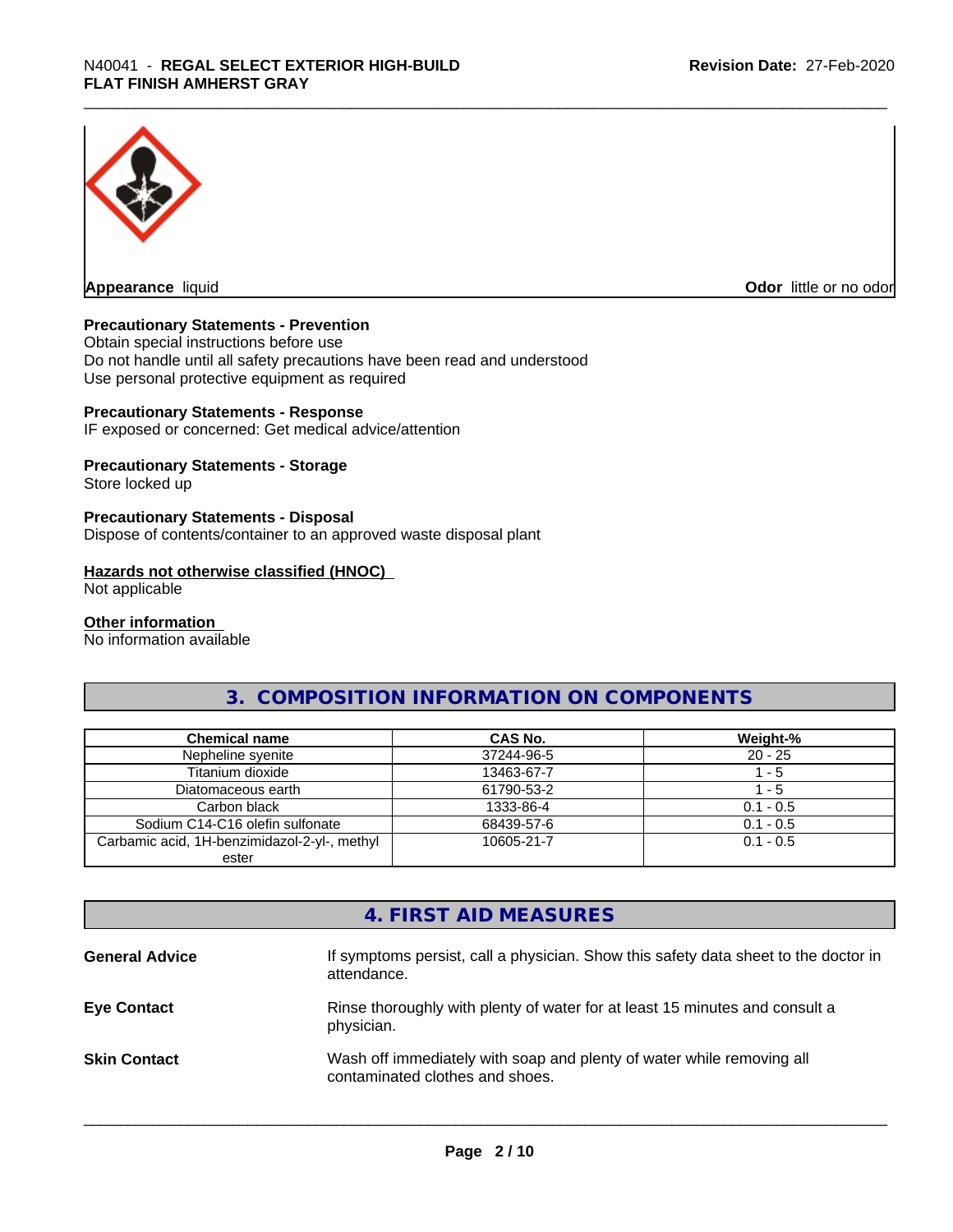| <b>Inhalation</b>                                                                |                                                       | Move to fresh air. If symptoms persist, call a physician.                                                                                    |  |  |  |
|----------------------------------------------------------------------------------|-------------------------------------------------------|----------------------------------------------------------------------------------------------------------------------------------------------|--|--|--|
| Ingestion                                                                        | if necessary.                                         | Clean mouth with water and afterwards drink plenty of water. Consult a physician                                                             |  |  |  |
| <b>Most Important</b><br><b>Symptoms/Effects</b>                                 | None known.                                           |                                                                                                                                              |  |  |  |
| <b>Notes To Physician</b>                                                        |                                                       | Treat symptomatically.                                                                                                                       |  |  |  |
|                                                                                  |                                                       | 5. FIRE-FIGHTING MEASURES                                                                                                                    |  |  |  |
| <b>Suitable Extinguishing Media</b>                                              |                                                       | Use extinguishing measures that are appropriate to local<br>circumstances and the surrounding environment.                                   |  |  |  |
|                                                                                  | Protective equipment and precautions for firefighters | As in any fire, wear self-contained breathing apparatus<br>pressure-demand, MSHA/NIOSH (approved or equivalent)<br>and full protective gear. |  |  |  |
| <b>Specific Hazards Arising From The Chemical</b>                                |                                                       | Closed containers may rupture if exposed to fire or<br>extreme heat.                                                                         |  |  |  |
| <b>Sensitivity to mechanical impact</b>                                          |                                                       | No.                                                                                                                                          |  |  |  |
| Sensitivity to static discharge                                                  |                                                       | No                                                                                                                                           |  |  |  |
| <b>Flash Point Data</b><br>Flash point (°F)<br>Flash Point (°C)<br><b>Method</b> |                                                       | Not applicable<br>Not applicable<br>Not applicable                                                                                           |  |  |  |
| <b>Flammability Limits In Air</b>                                                |                                                       |                                                                                                                                              |  |  |  |
| Lower flammability limit:<br><b>Upper flammability limit:</b>                    |                                                       | Not applicable<br>Not applicable                                                                                                             |  |  |  |
| Health: 2<br><b>NFPA</b>                                                         | Flammability: 0                                       | Instability: 0<br><b>Special: Not Applicable</b>                                                                                             |  |  |  |
| <b>NFPA Legend</b><br>0 - Not Hazardous<br>1 Cliabth                             |                                                       |                                                                                                                                              |  |  |  |

- Slightly
- 2 Moderate
- 3 High
- 4 Severe

*The ratings assigned are only suggested ratings, the contractor/employer has ultimate responsibilities for NFPA ratings where this system is used.*

*Additional information regarding the NFPA rating system is available from the National Fire Protection Agency (NFPA) at www.nfpa.org.*

# **6. ACCIDENTAL RELEASE MEASURES**

**Personal Precautions** Avoid contact with skin, eyes and clothing. Ensure adequate ventilation.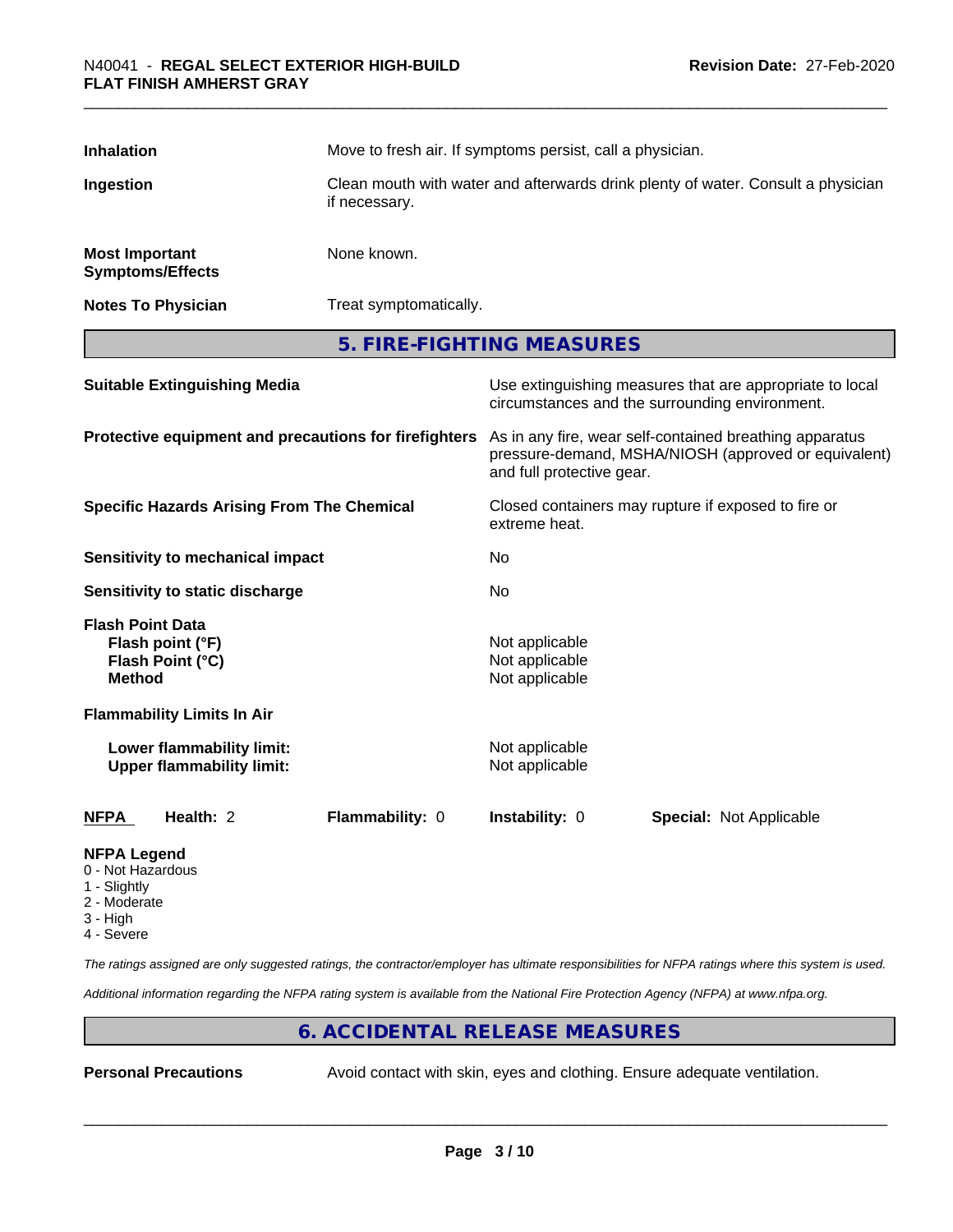| <b>Other Information</b>         | Prevent further leakage or spillage if safe to do so.                                                                                                                            |  |  |
|----------------------------------|----------------------------------------------------------------------------------------------------------------------------------------------------------------------------------|--|--|
| <b>Environmental precautions</b> | See Section 12 for additional Ecological Information.                                                                                                                            |  |  |
| <b>Methods for Cleaning Up</b>   | Soak up with inert absorbent material. Sweep up and shovel into suitable<br>containers for disposal.                                                                             |  |  |
|                                  | 7. HANDLING AND STORAGE                                                                                                                                                          |  |  |
| <b>Handling</b>                  | Avoid contact with skin, eyes and clothing. Avoid breathing vapors, spray mists or<br>sanding dust. In case of insufficient ventilation, wear suitable respiratory<br>equipment. |  |  |
| <b>Storage</b>                   | Keep container tightly closed. Keep out of the reach of children.                                                                                                                |  |  |
| <b>Incompatible Materials</b>    | No information available                                                                                                                                                         |  |  |
|                                  |                                                                                                                                                                                  |  |  |

# **8. EXPOSURE CONTROLS/PERSONAL PROTECTION**

# **Exposure Limits**

| <b>Chemical name</b> | <b>ACGIH TLV</b>                              | <b>OSHA PEL</b>            |
|----------------------|-----------------------------------------------|----------------------------|
| Titanium dioxide     | TWA: $10 \text{ mg/m}^3$                      | 15 mg/m $3$ - TWA          |
| Diatomaceous earth   | N/E                                           |                            |
|                      |                                               | 20 mppcf - TWA             |
| Carbon black         | TWA: $3 \text{ mg/m}^3$ inhalable particulate | $3.5 \text{ mg/m}^3$ - TWA |
|                      | matter                                        |                            |

# **Legend**

ACGIH - American Conference of Governmental Industrial Hygienists Exposure Limits OSHA - Occupational Safety & Health Administration Exposure Limits N/E - Not Established

**Engineering Measures** Ensure adequate ventilation, especially in confined areas.

# **Personal Protective Equipment**

| <b>Eye/Face Protection</b>    | Safety glasses with side-shields.                                                                                                                                                                                                                                                                                                                                   |
|-------------------------------|---------------------------------------------------------------------------------------------------------------------------------------------------------------------------------------------------------------------------------------------------------------------------------------------------------------------------------------------------------------------|
| <b>Skin Protection</b>        | Protective gloves and impervious clothing.                                                                                                                                                                                                                                                                                                                          |
| <b>Respiratory Protection</b> | Use only with adequate ventilation. In operations where exposure limits are<br>exceeded, use a NIOSH approved respirator that has been selected by a<br>technically qualified person for the specific work conditions. When spraying the<br>product or applying in confined areas, wear a NIOSH approved respirator<br>specified for paint spray or organic vapors. |
| <b>Hygiene Measures</b>       | Avoid contact with skin, eyes and clothing. Remove and wash contaminated                                                                                                                                                                                                                                                                                            |

- clothing before re-use. Wash thoroughly after handling.
- **9. PHYSICAL AND CHEMICAL PROPERTIES**

**Appearance** liquid **and a limitation of the contract of the contract of the contract of the contract of the contract of the contract of the contract of the contract of the contract of the contract of the contract of the c** 

little or no odor **Odor Threshold** No information available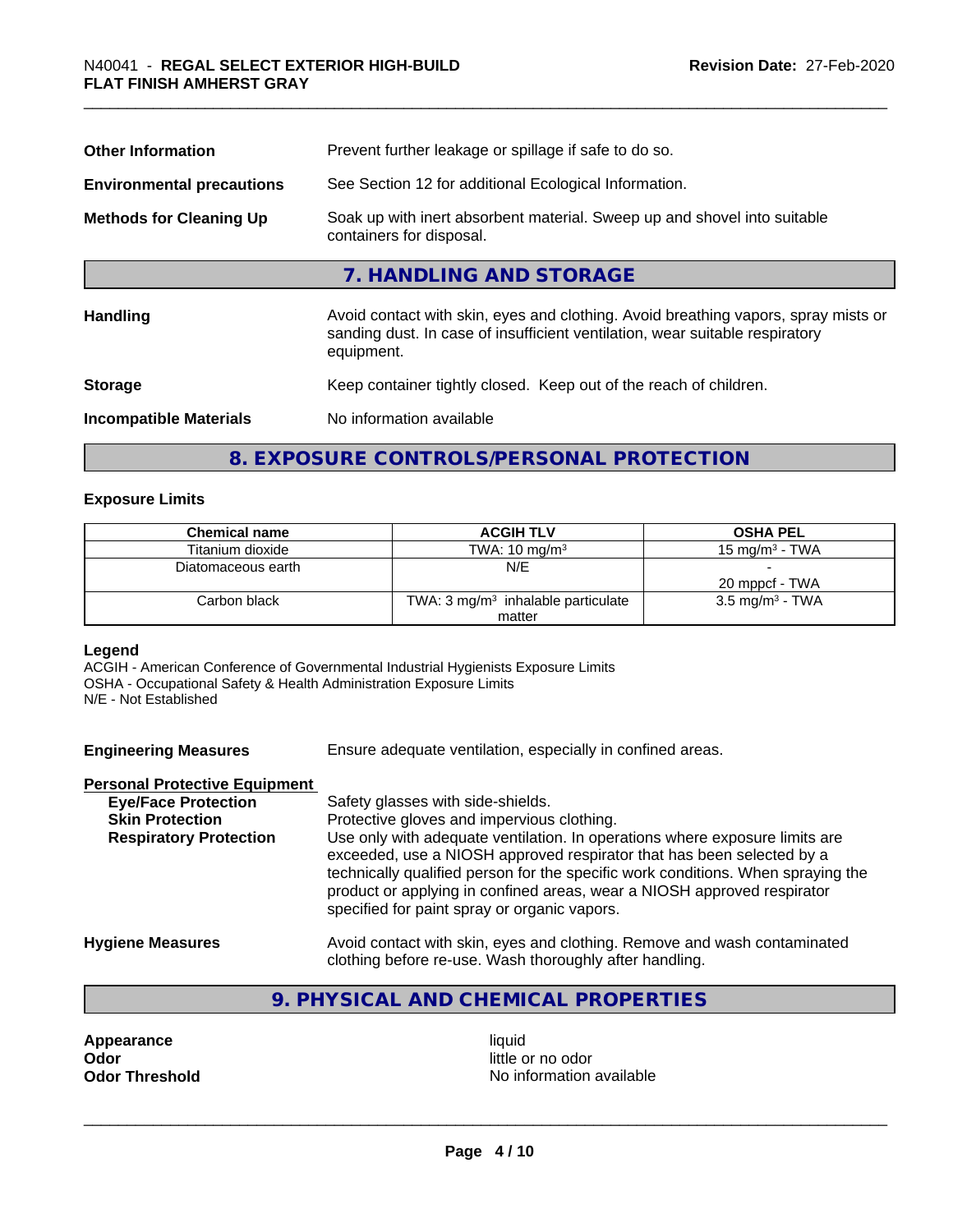**Density (lbs/gal)** 10.6 - 11.0<br> **Specific Gravity** 1.27 - 1.31 **Specific Gravity pH** No information available **Viscosity (cps)** No information available **Solubility(ies)** No information available **Water solubility** No information available **Evaporation Rate** Note 2008 and 2009 No information available **Vapor pressure** No information available in the North American Monte available in the North American available **Vapor density** No information available values and values of  $\alpha$  No information available **Wt. % Solids** 50 - 60 **Vol. % Solids** 35 - 45 **Wt. % Volatiles** 40 - 50 **Vol. % Volatiles** 55 - 65 **VOC Regulatory Limit (g/L)** < 50 **Boiling Point (°F)** 212 **Boiling Point**  $(^{\circ}C)$  100 **Freezing point (°F)** 32 **Freezing Point (°C)** 0 **Flash point (°F)**<br> **Flash Point (°C)**<br> **Flash Point (°C)**<br> **C Flash Point (°C) Method** Not applicable **Flammability (solid, gas)** Not applicable **Upper flammability limit:**<br> **Lower flammability limit:**<br>
Not applicable<br>
Not applicable **Lower flammability limit:**<br> **Autoignition Temperature (°F)** Not applicable havailable available **Autoignition Temperature (°F)**<br> **Autoignition Temperature (°C)** No information available **Autoignition Temperature (°C) Decomposition Temperature (°F)** No information available **Decomposition Temperature (°C)**<br> **Partition coefficient**<br> **Partition coefficient**<br> **No** information available

**No information available** 

# **10. STABILITY AND REACTIVITY**

| <b>Reactivity</b>                       | Not Applicable                           |
|-----------------------------------------|------------------------------------------|
| <b>Chemical Stability</b>               | Stable under normal conditions.          |
| <b>Conditions to avoid</b>              | Prevent from freezing.                   |
| <b>Incompatible Materials</b>           | No materials to be especially mentioned. |
| <b>Hazardous Decomposition Products</b> | None under normal use.                   |
| Possibility of hazardous reactions      | None under normal conditions of use.     |

**11. TOXICOLOGICAL INFORMATION**

# **Product Information**

# **Information on likely routes of exposure**

**Principal Routes of Exposure** Eye contact, skin contact and inhalation.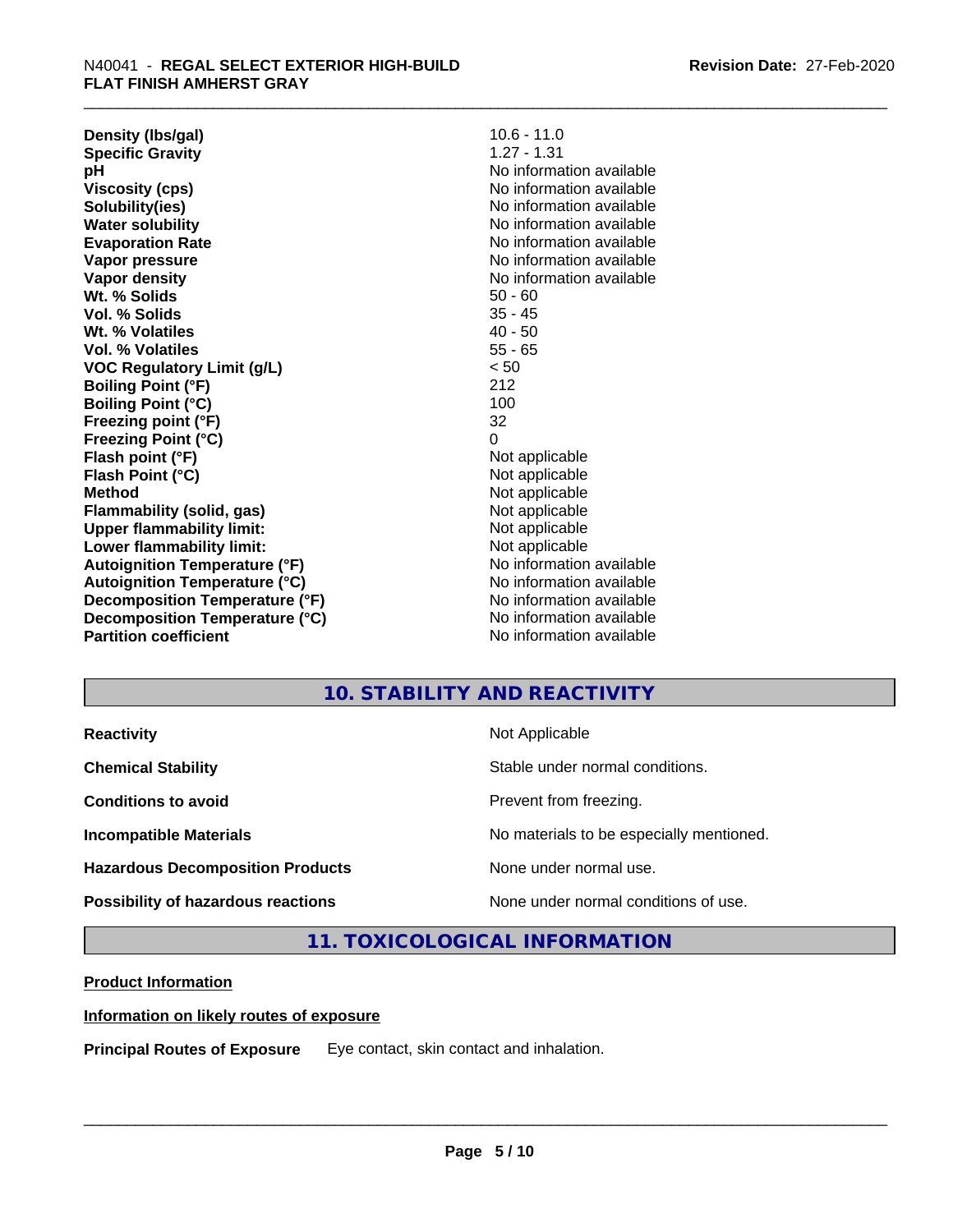| <b>Acute Toxicity</b>           |                                                                                            |
|---------------------------------|--------------------------------------------------------------------------------------------|
| <b>Product Information</b>      | No information available                                                                   |
|                                 | Symptoms related to the physical, chemical and toxicological characteristics               |
| <b>Symptoms</b>                 | No information available                                                                   |
|                                 | Delayed and immediate effects as well as chronic effects from short and long-term exposure |
| Eye contact                     | May cause slight irritation.                                                               |
| <b>Skin contact</b>             | Substance may cause slight skin irritation. Prolonged or repeated contact may dry          |
|                                 | skin and cause irritation.                                                                 |
| <b>Inhalation</b>               | May cause irritation of respiratory tract.                                                 |
| Ingestion                       | Ingestion may cause gastrointestinal irritation, nausea, vomiting and diarrhea.            |
| <b>Sensitization</b>            | No information available                                                                   |
| <b>Neurological Effects</b>     | No information available.                                                                  |
| <b>Mutagenic Effects</b>        | Suspected of causing genetic defects.                                                      |
| <b>Reproductive Effects</b>     | May damage fertility or the unborn child.                                                  |
| <b>Developmental Effects</b>    | No information available.                                                                  |
| <b>Target organ effects</b>     | No information available.                                                                  |
| <b>STOT - single exposure</b>   | No information available.                                                                  |
| <b>STOT - repeated exposure</b> | No information available.                                                                  |
| Other adverse effects           | No information available.                                                                  |
| <b>Aspiration Hazard</b>        | No information available                                                                   |

# **Numerical measures of toxicity**

**The following values are calculated based on chapter 3.1 of the GHS document**

# **Component Information**

| Chemical name                       | Oral LD50             | Dermal LD50                       | Inhalation LC50 |
|-------------------------------------|-----------------------|-----------------------------------|-----------------|
| Titanium dioxide                    | $>$ 10000 mg/kg (Rat) |                                   |                 |
| 13463-67-7                          |                       |                                   |                 |
| Carbon black                        | $> 15400$ mg/kg (Rat) | $>$ 3 g/kg (Rabbit)               |                 |
| 1333-86-4                           |                       |                                   |                 |
| Sodium C14-C16 olefin sulfonate     | $= 2220$ mg/kg (Rat)  | $> 740$ mg/kg (Rabbit)            |                 |
| 68439-57-6                          |                       |                                   |                 |
| Carbamic acid,                      | $>$ 5050 mg/kg (Rat)  | $> 10000$ mg/kg (Rabbit) = 2 g/kg |                 |
| 1H-benzimidazol-2-yl-, methyl ester | $= 6400$ mg/kg (Rat)  | $Rat$ = 8500 mg/kg (Rabbit)       |                 |
| 10605-21-7                          |                       |                                   |                 |

# **Chronic Toxicity**

# **Carcinogenicity**

*The information below indicateswhether each agency has listed any ingredient as a carcinogen:.*

| <b>Chemical name</b> | <b>IARC</b>         | <b>NTP</b> | <b>OSHA</b> |
|----------------------|---------------------|------------|-------------|
|                      | 2B - Possible Human |            | Listed      |
| Titanium dioxide     | Carcinoɑen          |            |             |
|                      | 2B - Possible Human |            | Listed      |
| Carbon black         | Carcinogen          |            |             |

• Although IARC has classified titanium dioxide as possibly carcinogenic to humans (2B), their summary concludes:<br> **Page 6/10**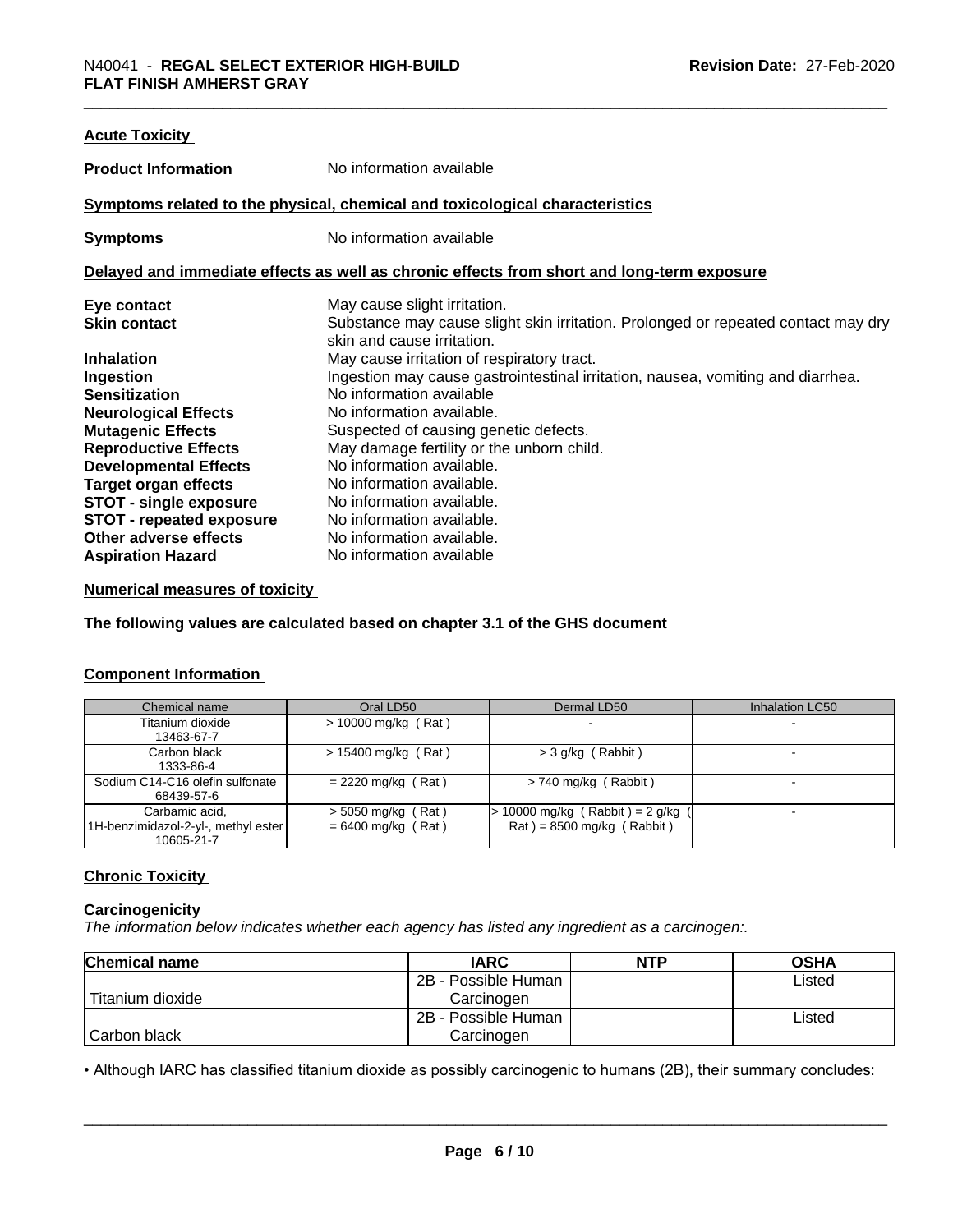"No significant exposure to titanium dioxide is thought to occur during the use of products in which titanium dioxide is bound to other materials, such as paint."

# **Legend**

IARC - International Agency for Research on Cancer NTP - National Toxicity Program OSHA - Occupational Safety & Health Administration

**12. ECOLOGICAL INFORMATION**

# **Ecotoxicity Effects**

The environmental impact of this product has not been fully investigated.

# **Product Information**

# **Acute Toxicity to Fish**

No information available

# **Acute Toxicity to Aquatic Invertebrates**

No information available

# **Acute Toxicity to Aquatic Plants**

No information available

# **Persistence / Degradability**

No information available.

# **Bioaccumulation**

No information available.

# **Mobility in Environmental Media**

No information available.

# **Ozone**

No information available

# **Component Information**

# **Acute Toxicity to Fish**

Titanium dioxide  $LC50:$  > 1000 mg/L (Fathead Minnow - 96 hr.) Carbamic acid, 1H-benzimidazol-2-yl-, methyl ester LC50: 1.5 mg/L (Rainbow Trout - 96 hr.)

# **Acute Toxicity to Aquatic Invertebrates**

Carbamic acid, 1H-benzimidazol-2-yl-, methyl ester LC50: 0.22 mg/L (water flea - 48 hr.)

# **Acute Toxicity to Aquatic Plants**

No information available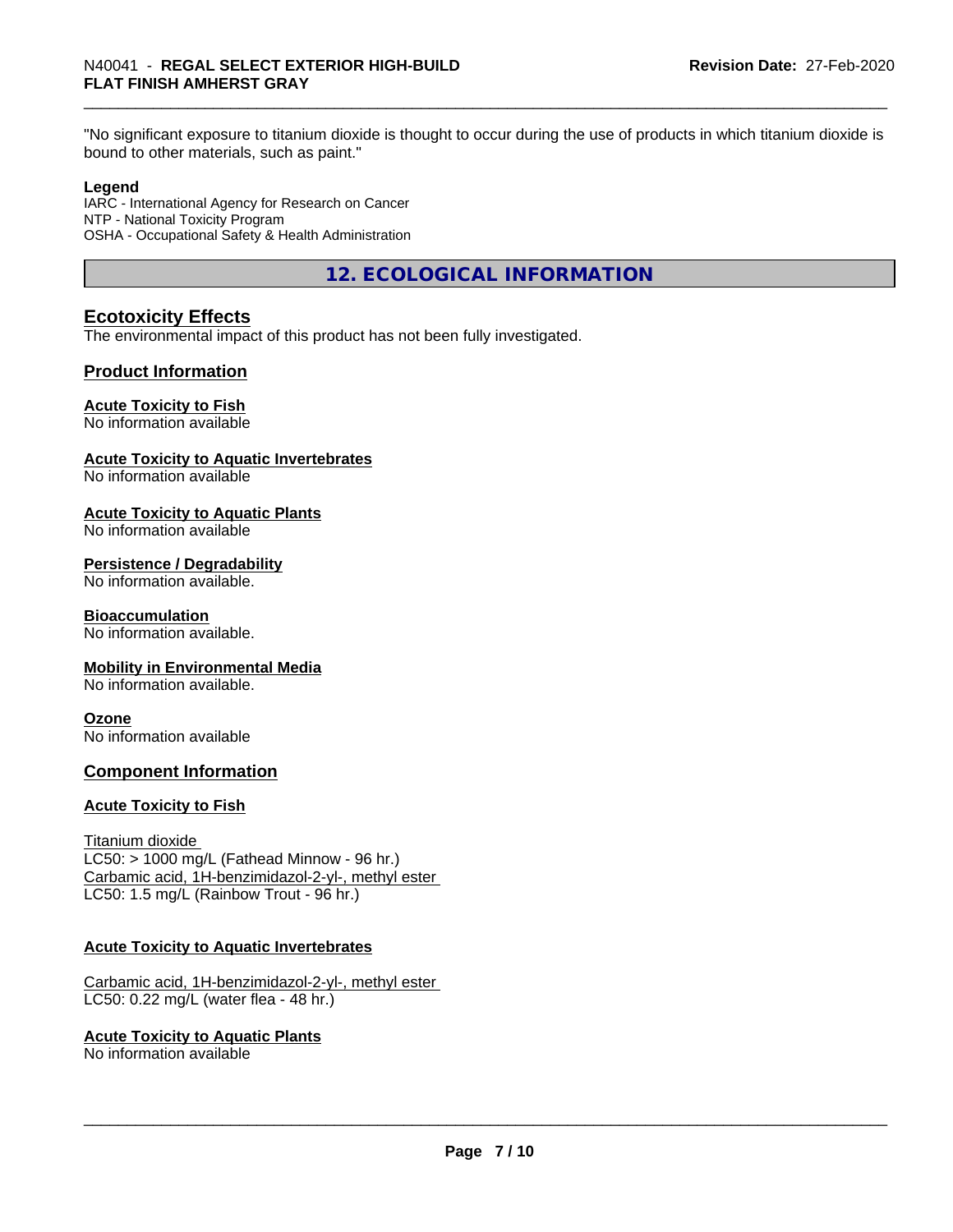| 13. DISPOSAL CONSIDERATIONS                                                                                                                                                                                               |
|---------------------------------------------------------------------------------------------------------------------------------------------------------------------------------------------------------------------------|
| Dispose of in accordance with federal, state, and local regulations. Local<br>requirements may vary, consult your sanitation department or state-designated<br>environmental protection agency for more disposal options. |
| 14. TRANSPORT INFORMATION                                                                                                                                                                                                 |
| Not regulated                                                                                                                                                                                                             |
| Not regulated                                                                                                                                                                                                             |
| Not regulated                                                                                                                                                                                                             |
| <b>15. REGULATORY INFORMATION</b>                                                                                                                                                                                         |
|                                                                                                                                                                                                                           |

# **International Inventories**

| <b>TSCA: United States</b> | Yes - All components are listed or exempt. |
|----------------------------|--------------------------------------------|
| <b>DSL: Canada</b>         | Yes - All components are listed or exempt. |

# **Federal Regulations**

#### **SARA 311/312 hazardous categorization**

| Acute health hazard               | Nο  |
|-----------------------------------|-----|
| Chronic Health Hazard             | Yes |
| Fire hazard                       | Nο  |
| Sudden release of pressure hazard | N٥  |
| Reactive Hazard                   | N٥  |

# **SARA 313**

Section 313 of Title III of the Superfund Amendments and Reauthorization Act of 1986 (SARA). This product contains a chemical or chemicals which are subject to the reporting requirements of the Act and Title 40 of the Code of Federal Regulations, Part 372:

*None*

**Clean Air Act,Section 112 Hazardous Air Pollutants (HAPs) (see 40 CFR 61)**

This product contains the following HAPs:

*None*

# **US State Regulations**

# **California Proposition 65**

**A** WARNING: Cancer and Reproductive Harm– www.P65warnings.ca.gov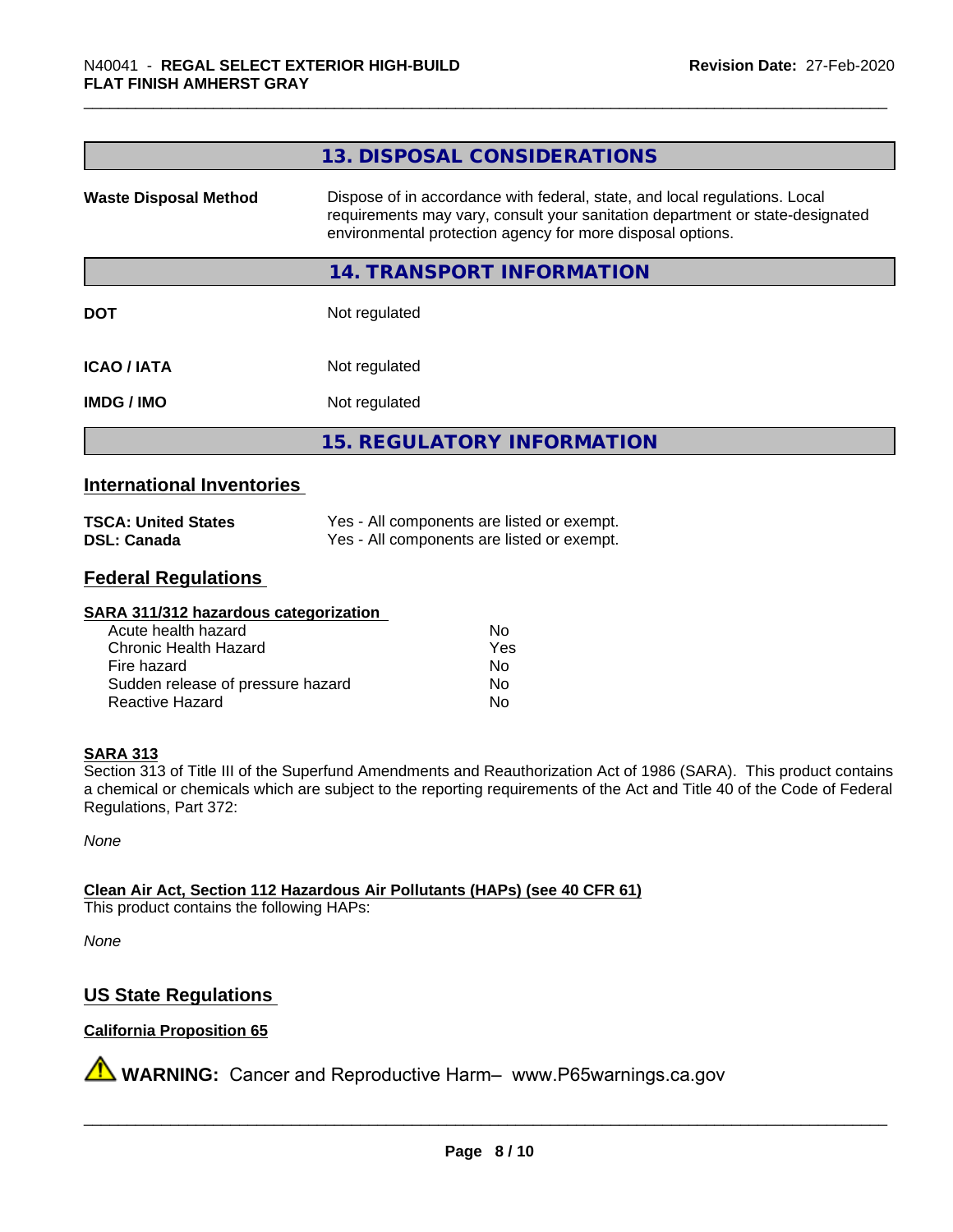#### **State Right-to-Know**

| <b>Chemical name</b>                  | <b>Massachusetts</b> | <b>New Jersey</b> | Pennsylvania |
|---------------------------------------|----------------------|-------------------|--------------|
| Titanium dioxide                      |                      |                   |              |
| Diatomaceous earth                    |                      |                   |              |
| Carbon black                          |                      |                   |              |
| Carbamic acid, 1H-benzimidazol-2-yl-, |                      |                   |              |
| methyl ester                          |                      |                   |              |

#### **Legend**

X - Listed

# **16. OTHER INFORMATION**

**HMIS** - **Health:** 2\* **Flammability:** 0 **Reactivity:** 0 **PPE:** -

#### **HMIS Legend**

- 0 Minimal Hazard
- 1 Slight Hazard
- 2 Moderate Hazard
- 3 Serious Hazard
- 4 Severe Hazard
- Chronic Hazard
- X Consult your supervisor or S.O.P. for "Special" handling instructions.

*Note: The PPE rating has intentionally been left blank. Choose appropriate PPE that will protect employees from the hazards the material will present under the actual normal conditions of use.*

*Caution: HMISÒ ratings are based on a 0-4 rating scale, with 0 representing minimal hazards or risks, and 4 representing significant hazards or risks. Although HMISÒ ratings are not required on MSDSs under 29 CFR 1910.1200, the preparer, has chosen to provide them. HMISÒ ratings are to be used only in conjunction with a fully implemented HMISÒ program by workers who have received appropriate HMISÒ training. HMISÒ is a registered trade and service mark of the NPCA. HMISÒ materials may be purchased exclusively from J. J. Keller (800) 327-6868.*

 **WARNING!** If you scrape, sand, or remove old paint, you may release lead dust. LEAD IS TOXIC. EXPOSURE TO LEAD DUST CAN CAUSE SERIOUS ILLNESS, SUCH AS BRAIN DAMAGE, ESPECIALLY IN CHILDREN. PREGNANT WOMEN SHOULD ALSO AVOID EXPOSURE. Wear a NIOSH approved respirator to control lead exposure. Clean up carefully with a HEPA vacuum and a wet mop. Before you start, find out how to protect yourself and your family by contacting the National Lead Information Hotline at 1-800-424-LEAD or log on to www.epa.gov/lead.

| <b>Prepared By</b>      | <b>Product Stewardship Department</b><br>Benjamin Moore & Co.<br>101 Paragon Drive<br>Montvale, NJ 07645<br>800-225-5554 |
|-------------------------|--------------------------------------------------------------------------------------------------------------------------|
| <b>Revision Date:</b>   | 27-Feb-2020                                                                                                              |
| <b>Revision Summary</b> | Not available                                                                                                            |

#### Disclaimer

The information contained herein is presented in good faith and believed to be accurate as of the effective date shown